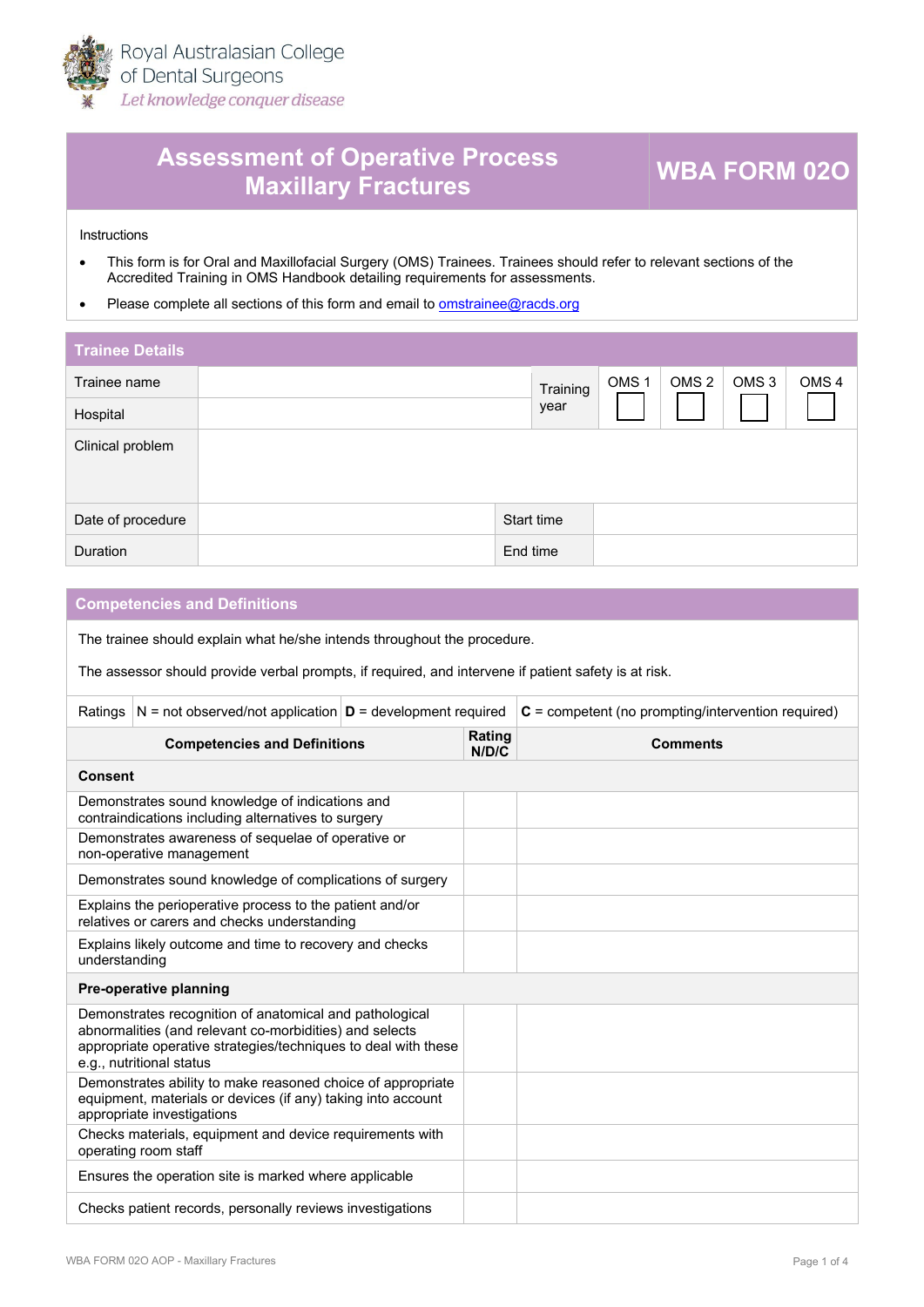

| <b>Competencies and Definitions</b>                                                                                                | Rating<br>N/D/C | <b>Comments</b> |
|------------------------------------------------------------------------------------------------------------------------------------|-----------------|-----------------|
| Pre-operative preparation                                                                                                          |                 |                 |
| Checks in theatre that consent has been obtained and<br>appropriate time out procedures                                            |                 |                 |
| Gives effective briefing to theatre team                                                                                           |                 |                 |
| Ensures proper and safe positioning of the patient on the<br>operating table                                                       |                 |                 |
| Demonstrates careful skin or mucosal preparation - as<br>required                                                                  |                 |                 |
| Demonstrates careful draping of the patient's operative field                                                                      |                 |                 |
| Ensures general equipment and materials are deployed<br>safely (e.g., suction, diathermy)                                          |                 |                 |
| Ensures appropriate drugs, inc. local anaesthesia are<br>administered where appropriate                                            |                 |                 |
| Deploys specialist supporting equipment (e.g., operating<br>microscope) effectively                                                |                 |                 |
| <b>Exposure and closure</b>                                                                                                        |                 |                 |
| Demonstrates knowledge of optimum skin<br>incision/mucosal/portal/access                                                           |                 |                 |
| Achieves an adequate exposure through purposeful<br>dissection in correct tissue planes and identifies all<br>structures correctly |                 |                 |
| Completes a sound wound repair where appropriate                                                                                   |                 |                 |
| Protects the wounds with dressings, splints and drains where<br>appropriate                                                        |                 |                 |
| Intra-operative technique                                                                                                          |                 |                 |
| Follows an agreed logical sequence or protocol for the<br>procedure                                                                |                 |                 |
| Consistently handles tissue well with minimal damage                                                                               |                 |                 |
| Controls bleeding promptly by appropriate method                                                                                   |                 |                 |
| Demonstrates a sound technique of knots and<br>sutures/staples                                                                     |                 |                 |
| Uses instruments appropriately and safely                                                                                          |                 |                 |
| Proceeds at appropriate pace with economy of movement                                                                              |                 |                 |
| Anticipates and responds appropriately to variation e.g.,<br>anatomy                                                               |                 |                 |
| Deals calmly and effectively with unexpected<br>events/complications                                                               |                 |                 |
| Uses assistant(s) to the best advantage at all times                                                                               |                 |                 |
| Communicates clearly and consistently with the scrub team                                                                          |                 |                 |
| Communicates clearly with the anaesthetist                                                                                         |                 |                 |
| Application of arch bars                                                                                                           |                 |                 |
| Placement of incision(s)/flap design                                                                                               |                 |                 |
| Exposure of facture site(s)                                                                                                        |                 |                 |
| Debridement of fracture(s)                                                                                                         |                 |                 |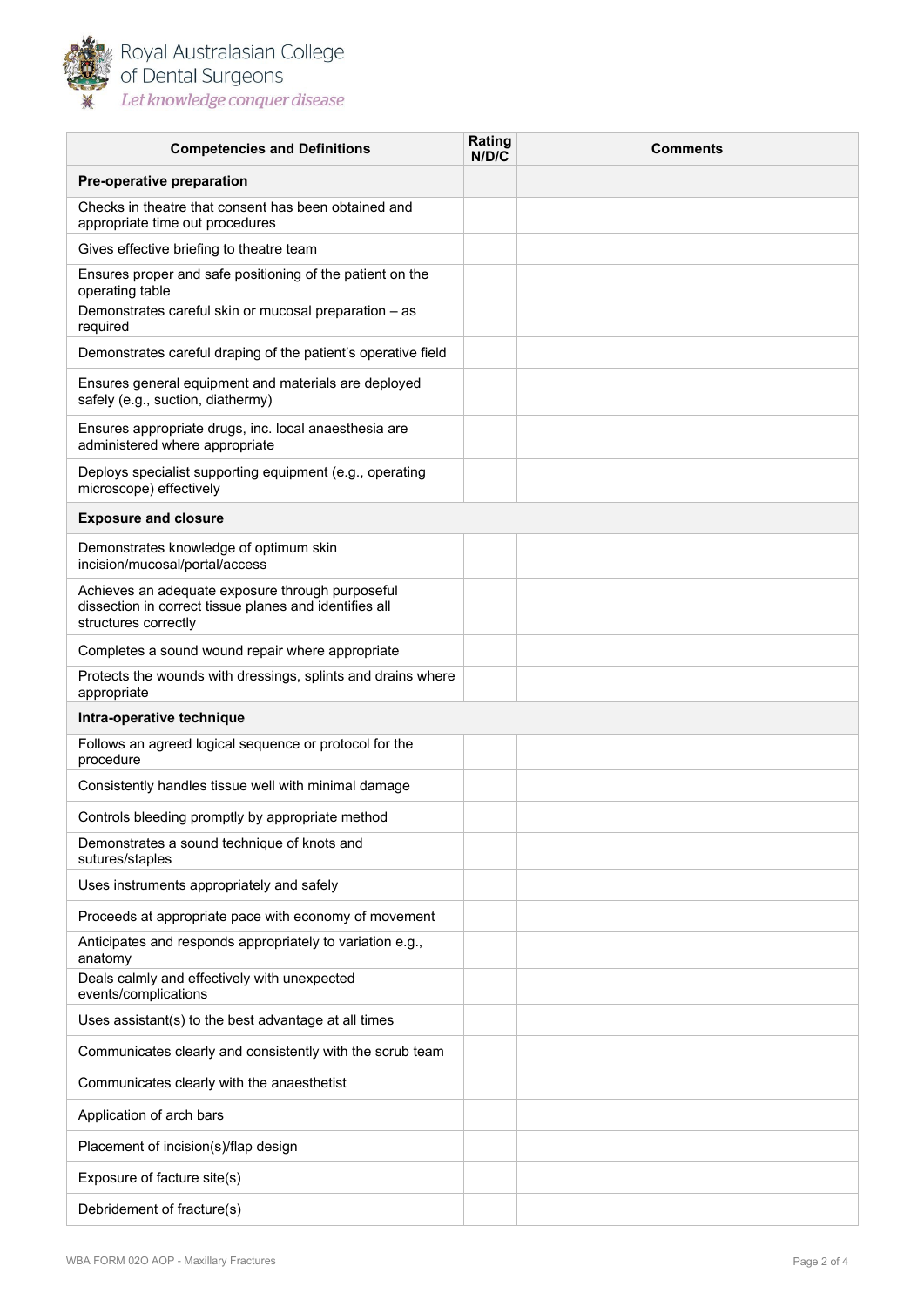

Royal Australasian College<br>of Dental Surgeons Let knowledge conquer disease

| <b>Competencies and Definitions</b>                                          | Rating<br>N/D/C | <b>Comments</b> |
|------------------------------------------------------------------------------|-----------------|-----------------|
| Identification and protection of infraorbital nerve                          |                 |                 |
| Removal of unsalvageable tooth/teeth in or adjacent to<br>fracture site      |                 |                 |
| Reduction of fractures with disimpaction forceps                             |                 |                 |
| Establish occlusion/intermaxillary fixation                                  |                 |                 |
| Places appropriate bone fixation across fracture site(s)                     |                 |                 |
| Checks occlusion                                                             |                 |                 |
| Post-operative management                                                    |                 |                 |
| Ensures the patient is transferred safely from the operating<br>table to bed |                 |                 |
| Constructs a clear operation note                                            |                 |                 |
| Records clear and appropriate post-operative instructions                    |                 |                 |
| Deals with specimens. Labels and orientates specimens<br>appropriately       |                 |                 |

| <b>Procedure Outcome (completed by assessor)</b>                             |                                                                                            |  |  |  |  |
|------------------------------------------------------------------------------|--------------------------------------------------------------------------------------------|--|--|--|--|
| Level at which completed elements of the AOP were performed on this occasion |                                                                                            |  |  |  |  |
| Level 0                                                                      | Insufficient evidence observed to support a summary judgment                               |  |  |  |  |
| Level 1                                                                      | Unable to perform the procedure, or part observed, under supervision                       |  |  |  |  |
| Level 2                                                                      | Able to perform the procedure, or part observed, under supervision                         |  |  |  |  |
| Level 3                                                                      | Able to perform the procedure with minimum supervision (needed occasional help)            |  |  |  |  |
| Level 4                                                                      | Competent to perform the procedure unsupervised (could deal with complications that arose) |  |  |  |  |